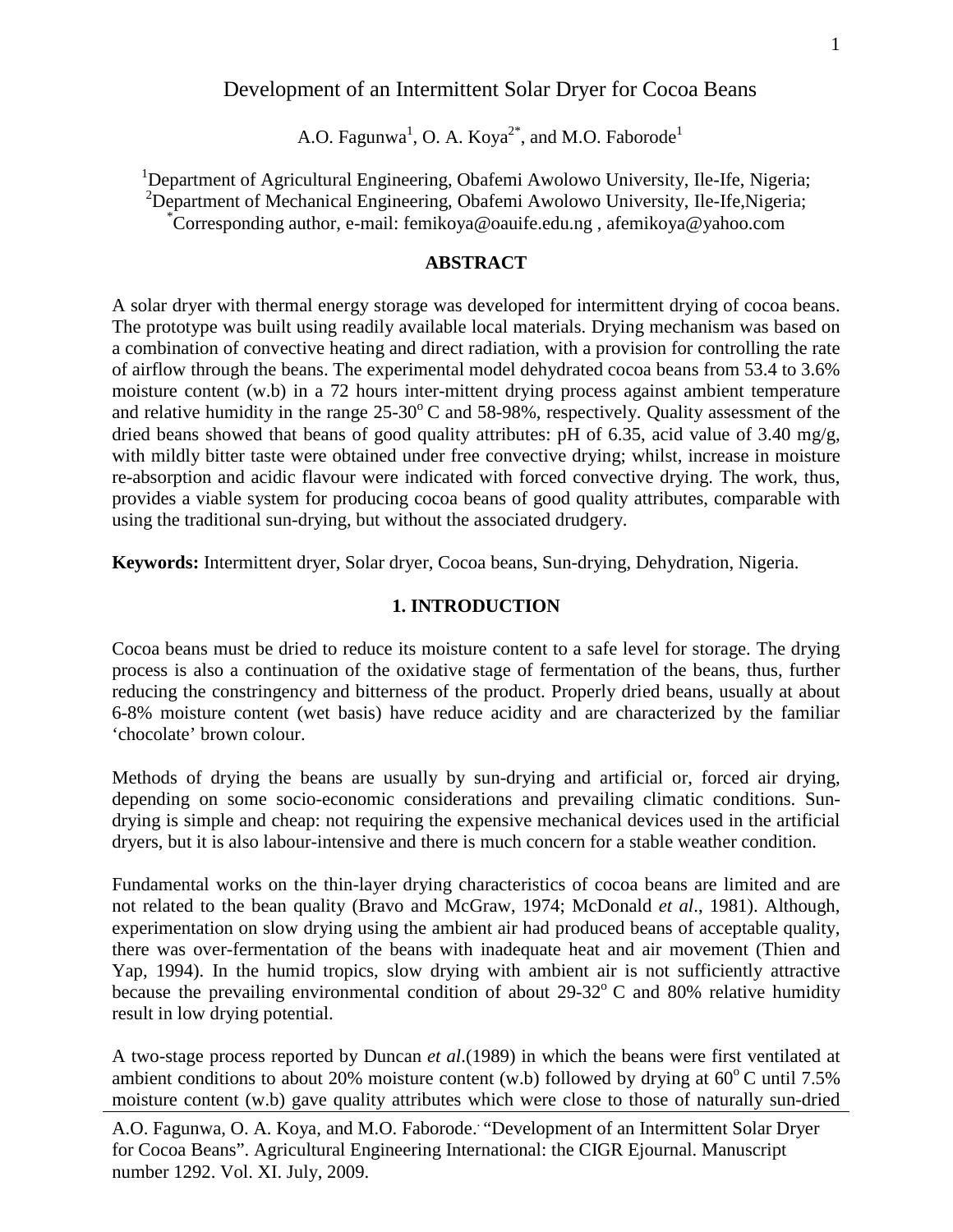samples. Similar results were obtained from drying continuously at  $40^{\circ}$  C; whilst, continuous drying at  $60^{\circ}$ C resulted in poor quality beans. It is certain that a practical propriety system based on the two stage process will not be suitable for bulk drying because the drying zone in such system can not be uniform throughout the depth of the product. On the other hand, the rapid continuous drying occurring in the use of forced air, with air temperature of  $60-70^{\circ}$ C causes the bean to have a strong acidic flavour, weak 'chocolate' flavour, and possession of other offflavour (Wood, 1983; Duncan *et al*., 1989; Thien and Yap, 1994; Faborode *et al*., 1995).

It thus appears that the traditional sun-drying, though with some limitations, is the most appropriate method for producing cocoa beans with the best quality attributes. The beans are heaped up at sun-set, stored away from dews, and covered with thick tarpaulin over-night. It is, therefore, a rest period type of drying. It is necessary to keep the beans at higher temperature than the ambient, to eliminate the occurrence of moisture re-absorption. The intermittent process, occasioned by nightfall, aids the full realization of bio-chemical degradation, and browning reactions. Consequently, a solar dryer with thermal energy storage was contemplated. The storage will provide the thermal inertia, or capacitive effect to complement the solar collector during periods of bad weather and at sunset; and also, provide the needed impedance against moisture re-absorption during the rest period.

Solar thermal technologies have been used in various applications either, as natural convective type dryers, or with forced ventilation, in the drying of coffee, paddy, cassava, bananas, mango, medicinal plant and herbs (Sampaio *et al*., 2007; Lutz *et al*., 1987; Müller *et al*., 1989; Madhlopa and Ngwalo, 2007; Bhandari and Gaese, 2008). Materials which have been used as absorbers and thermal energy storage include granite, rock bed, pebble bed, sand, water, and thermic oil (Khattab and Bdawy, 1996; Helwa and Abdel Rehim, 1997; El Sebaii *et al*., 2002). The choice of material is guided primarily by the product of the material density and its specific heat. The higher the product, the better the material, provided the operating temperature can be sustained.

The focus of this work was to exploit the combined benefits in the traditional sun-drying practices and the continuous drying at low temperature, at about 40-60° C, in the drying of fermented cocoa beans. The effects of air flow rate during active solar drying and the available stored thermal energy during the rest periods on the drying characteristics, and on the quality of the cocoa beans were also investigated.

# **2. DESIGN AND CONSTRUCTION**

# **2.1 Philosophy of Design**

The dryer was conceived as low-cost, easy-to-fabricate and easy-to-operate equipment, using available local materials, in order to make it suitable for most peasant farmers, with little or no formal education.

# **2.2 The Experimental Dryer**

The experimental dryer (Figs.1a  $\&$  b) was made mainly of wood and consisted of the following major components: the solar collector; the drying chamber and the heat storage chamber. An air duct connects the upper end of the solar collector to one end of the drying chamber; while, the

A.O. Fagunwa, O. A. Koya, and M.O. Faborode. . "Development of an Intermittent Solar Dryer for Cocoa Beans". Agricultural Engineering International: the CIGR Ejournal. Manuscript number 1292. Vol. XI. July, 2009.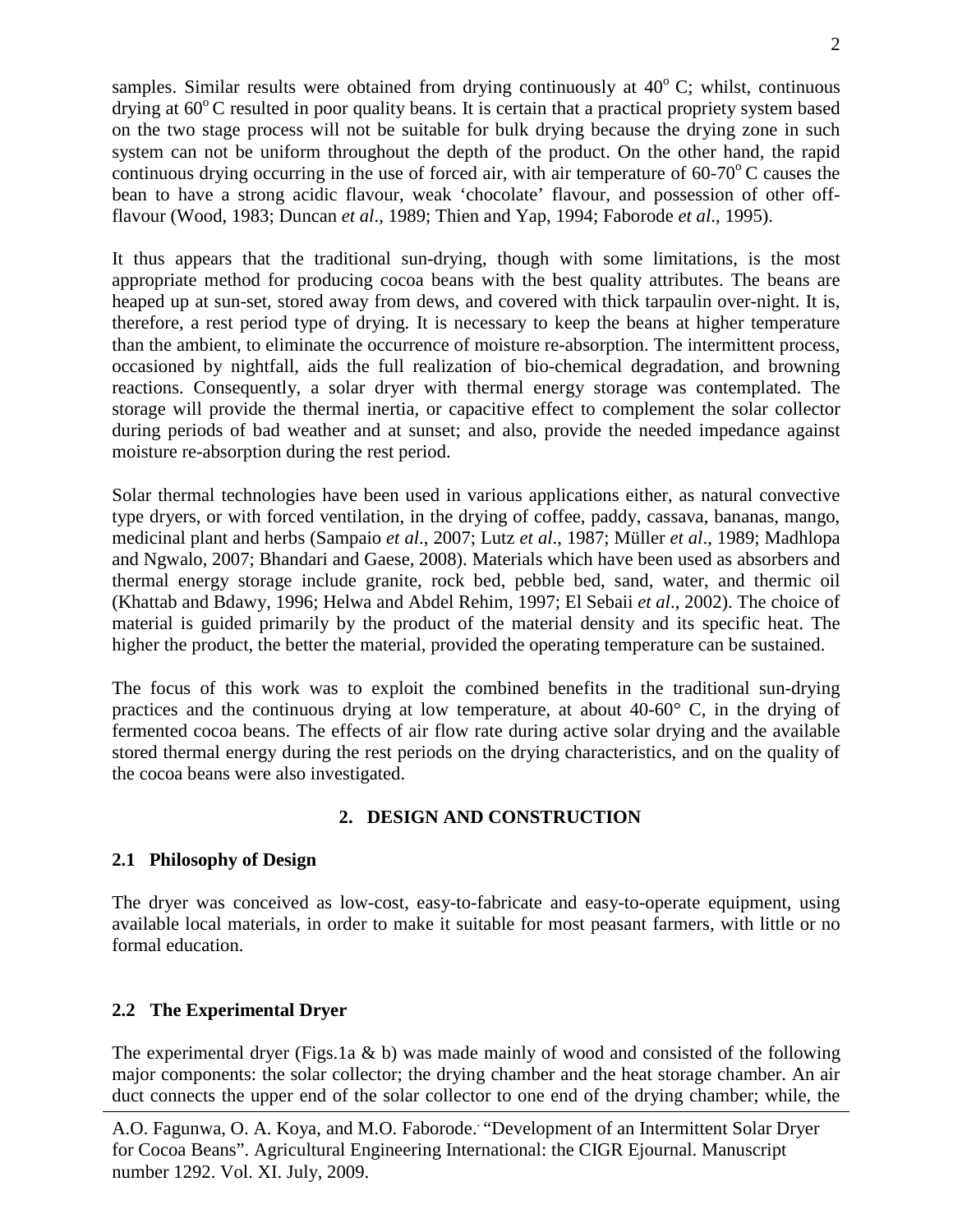other three sides were partitioned internally, 125 mm wide, to form the heat storage chambers. The surfaces of the collector, the drying chamber and heat storage chambers were covered separately with glass doors. The contacts were firmly closed to minimise infiltration losses. A five-speed axial flow fan is located inside the air duct to blow hot air during the period of insolation: drawing hot air from the solar collector and discharging onto the beans in the drying chamber. Consequently, the beans are dried by a combination of convective heating of the hot air and the direct radiation through the glass cover. The dryer was mounted on a wheeled frame, made from  $50 \times 50 \times 3$  mm angle iron. The prototype was designed to hold a batch of 50 kg of wet cocoa beans. The design features of the major parts are briefly described below.

#### **2.2.1 The Solar Collector**

The solar collector is basically a top-open, wooden box, 1100 x 1000 x 200 mm made from 10 mm thick plywood. The box was inclined to keep its top surface, covered with 3.18 mm thick glass, at about 15 degrees to the horizontal. The solar energy received by a flat collector is at maximum (Gbaha *et al*., 2007) if the inclination angle of the collector to the horizontal is such as  $(\varphi - 10^{\circ}) \le \beta \le (\varphi + 10^{\circ})$ ; where  $\beta$  is the angle of inclination and  $\varphi$  is the latitude of the location. The latitude of Ile-Ife is  $7^{\circ}$  48  $^{\prime}$  N.

The performance evaluation of the collector, which is significant for its dimensioning, was based on the Hottel-Whiller equation (Duffie and Beckman, 1974) on the assumption that it is applicable to this design. In the steady state, the thermal efficiency  $\eta$  is defined by

$$
\eta = \frac{mc_p(T_d - T_a)}{A_c I_T} \qquad \qquad \dots \qquad \dots \qquad \dots (1)
$$

where, *m* is the mass of product in kg;  $c_p$ , specific heat of product in kJ kg<sup>-1</sup> K<sup>-1</sup>;  $T_d$ , dryer temperature in <sup>o</sup>C;  $T_a$ , ambient temperature in <sup>o</sup>C;  $A_c$ , collector surface area in m<sup>2</sup>; and  $I_T$ , total incident radiation in  $kW/m^2$ .



Figure 1a. A schematic illustration showing plan view and elevation of the experimental solar dryer:  $\Rightarrow$ , air flow;  $\rightarrow$ , heat flow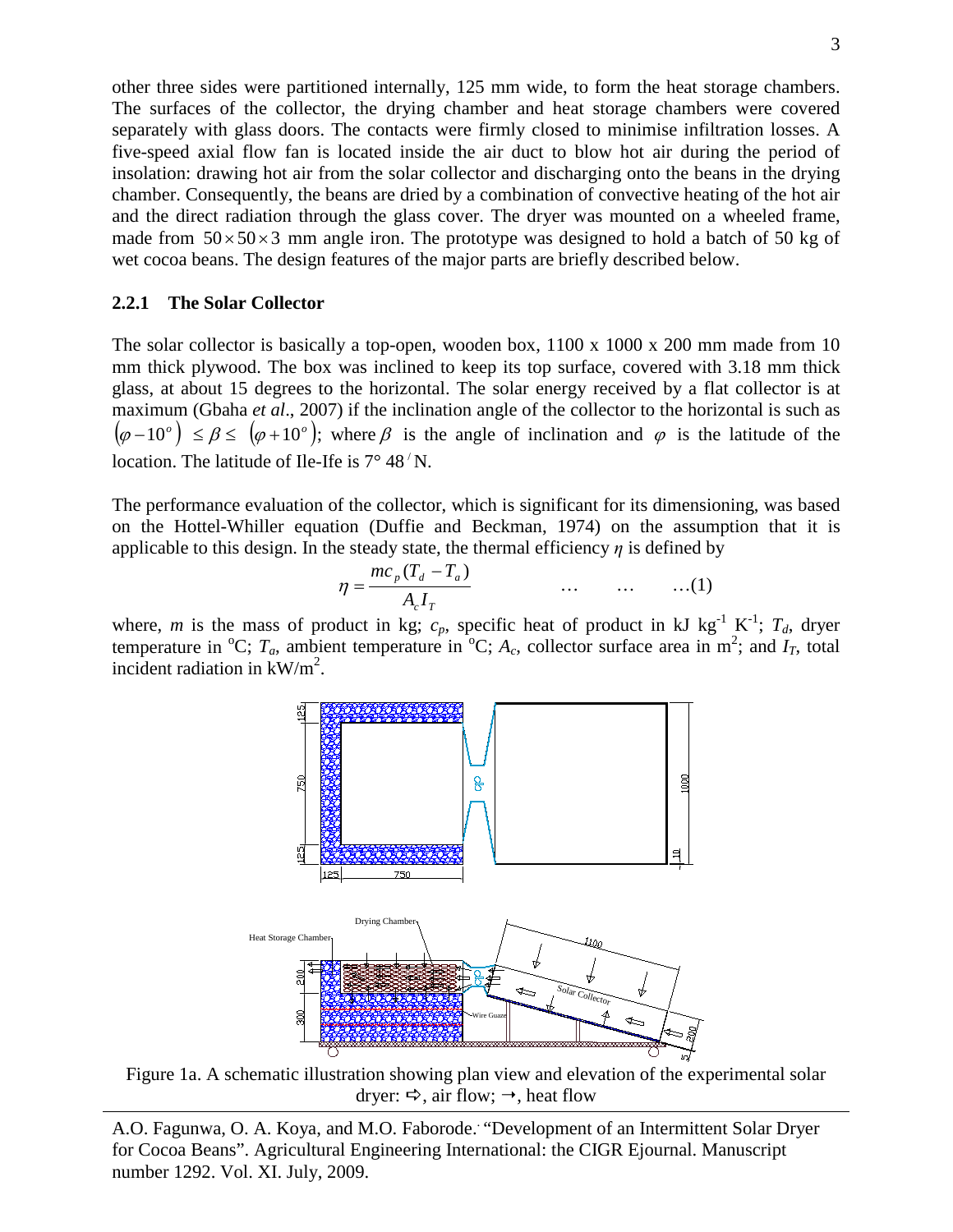

Figure 1b. Picture of the experimental solar dryer: A, drying chamber; B, solar collector; C, fan housing

The temperature of the hot air at the discharge port was assumed to be 60° C, being the upper limit of the temperature proposed for the design. The ambient temperature,  $T_a$  during the period of insolation was taken to be 30° C, being the mean of the prevailing ambient temperature reported in the literature (FAO, 1994). The total incident radiation flux,  $I_T$  on a tilted surface as given by Sukhatme (1981) was employed.

$$
I_T = I_b R_b + I_d R_d + (I_b + I_d) R_r \qquad \dots \qquad \dots \qquad \dots \tag{2}
$$

where,  $I_b$  is the hourly beam radiation;  $I_d$ , hourly diffuse radiation;  $R_b$ , tilted factor for beam radiation; *Rd*, tilted factor for diffuse radiation; and *Rr*, tilted factor for reflected radiation.

The collector was loaded with a 5 mm layer of black painted gravel to increase the heat absorption rate. A sheet metal cover, 1.3 mm thick, separated the gravels from the air plenum. The air space was provided with inlet and discharge ports at the lower and upper ends, respectively. Therefore, the hot air was transported by its buoyancy and the suction of the fan. A flap was provided for closing the discharge port when necessary.

### **2.2.2 The Drying Chamber**

The drying chamber is also a wooden box  $750 \times 750 \times 200$  mm, and was dimensioned based on the bulk density of cocoa beans (Faborode and Omotade, 1995). Thermal energy balance was computed considering the useful energy required for drying, and the thermal losses of the system. The heat required  $E$  to evaporate the moisture and also keep the beans at the dryer temperature was computed from Eqn (3), based on basic principles of heat transfer (Karlekar and Desmond, 1982).

$$
E = m_c c_c dT + m_w L \qquad \qquad \dots \qquad \dots \qquad \dots (3)
$$

A.O. Fagunwa, O. A. Koya, and M.O. Faborode. . "Development of an Intermittent Solar Dryer for Cocoa Beans". Agricultural Engineering International: the CIGR Ejournal. Manuscript number 1292. Vol. XI. July, 2009.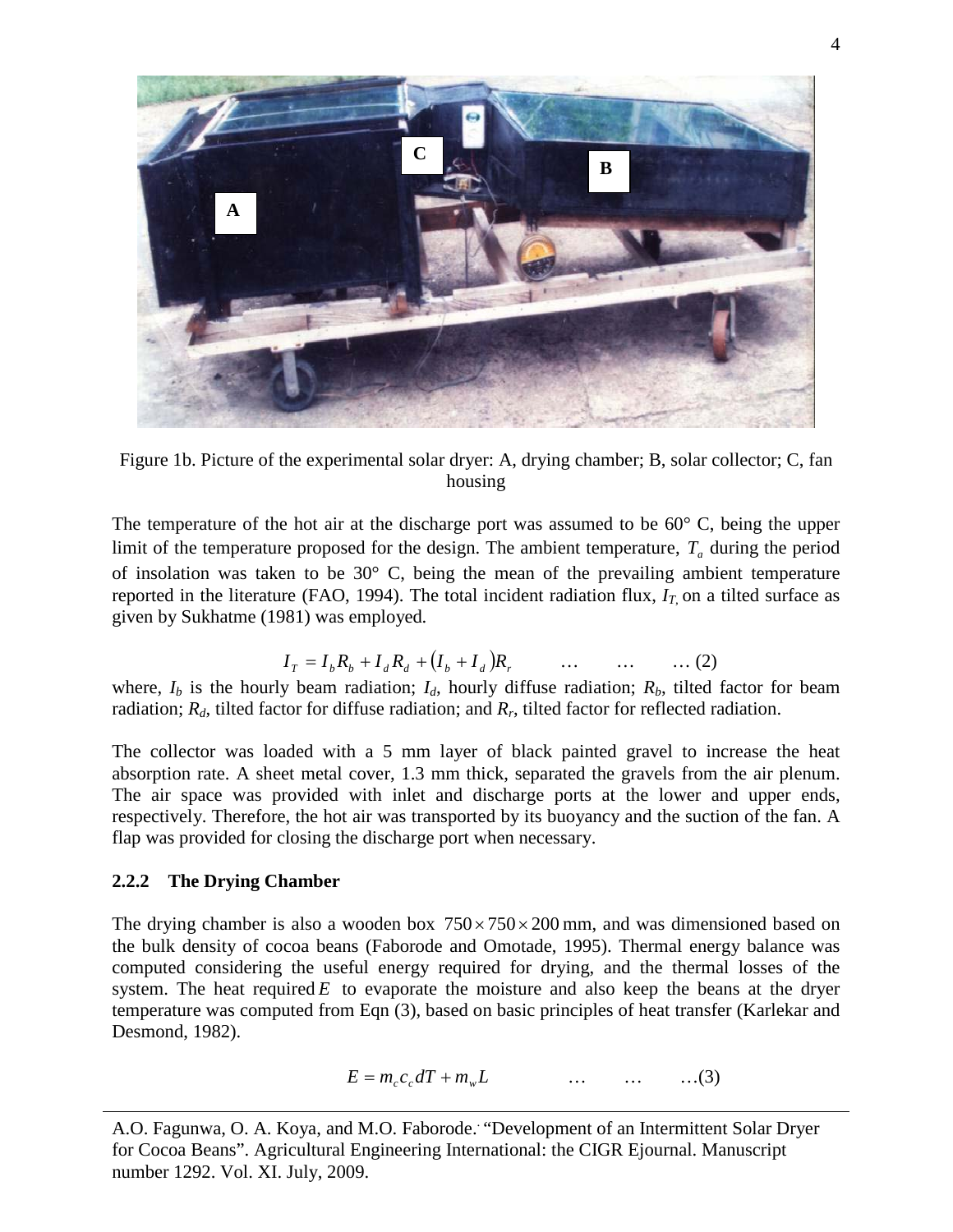where,  $m_c$  is mass of cocoa beans in kg;  $c_c$ , specific heat of beans in kJ kg<sup>-1</sup> K<sup>-1</sup>;  $m_w$ , mass of moisture removed in kg; *L*, latent heat of water vapourisation in kJ/kg (2256 kJ/kg, from Liley, 1997); and  $dT$ , change in temperature in  $^{\circ}$ C.

The collector was designed to dry the beans within 3 days for an average of 8-hour period of insolation and rest periods at nights. The bed of gravels was overlaid with a perforated plate (5 mm diameter holes, 10 mm apart) to retain the beans and to facilitate convective heat flow from the gravels onto the beans during the rest periods. The layers of gravels were separated by wire gauze, to enhance experimental investigations. Similar holes were drilled into the plywood partitions separating the drying and heat storage chambers, to facilitate heat flow between the two chambers. The holes are appropriate because the least principal dimension of properly dried cocoa bean is about 6 mm (Faborode and Omotade, 1995). The door of the glazed top surface was latched onto the box; against a soft rubber seal in-between the contacting edges, to minimise infiltration losses.

#### **2.2.3 Heat Storage Chambers**

The heat storage chambers provided for passive heating of the beans, particularly, during the rest periods. Preliminary investigations indicated a minimum of  $21^{\circ}$  C ambient temperatures  $T_a$ hence, equilibrium temperature  $T_e$  of 23° C for a rest period of 12 hours was assumed. The temperature of the beans at onset of rest period  $T_b$  was taken as 40 $\degree$  C (the lower limit proposed in the objective). The chambers were completely filled with gravels to absorb heat during the day and release it to the crop at night. The lower sections of the heat storage chamber are continuous with the bed of gravels in the drying chamber. The quantity of gravels which was required in the chambers, to keep the temperature inside the dryer above the ambient throughout the night was determined (Karlekar and Desmond, 1982) by

$$
\frac{T_e - T_a}{T_b - T_a} = e^{(-hA/\rho c \nu)t} \quad \dots \quad \dots \quad \dots (4)
$$

where, relative to the drying air, *h* is the convective heat transfer in kW m<sup>-2</sup> K<sup>-1</sup>;  $\rho$ , density in kg/m<sup>3</sup>; *c*, specific heat in kJ kg<sup>-1</sup> K<sup>-1</sup>; *v*, volume in m<sup>3</sup>; *t*, duration of rest period in s; and *A*, surface area of drying plate in  $m^2$ .

Thermal losses of the system, resulting from conductive, convective and radiative exchanges from the beans and gravels in the dryer and the environment were considered.

#### **2.3 Test Procedure**

#### **2.3.1 Dryer Performance**

Freshly fermented cocoa beans were obtained from the University Research Farm, Obafemi Awolowo University, Ile-Ife, Nigeria, at the start of each experiment. The moisture content of the samples were determined, drying the beans at 103° C in a ventilated oven until constant weight was achieved following AOAC (1984). The samples were measured using a Mettler PL 1200 digital display electronic balance with precision of 0.001 g.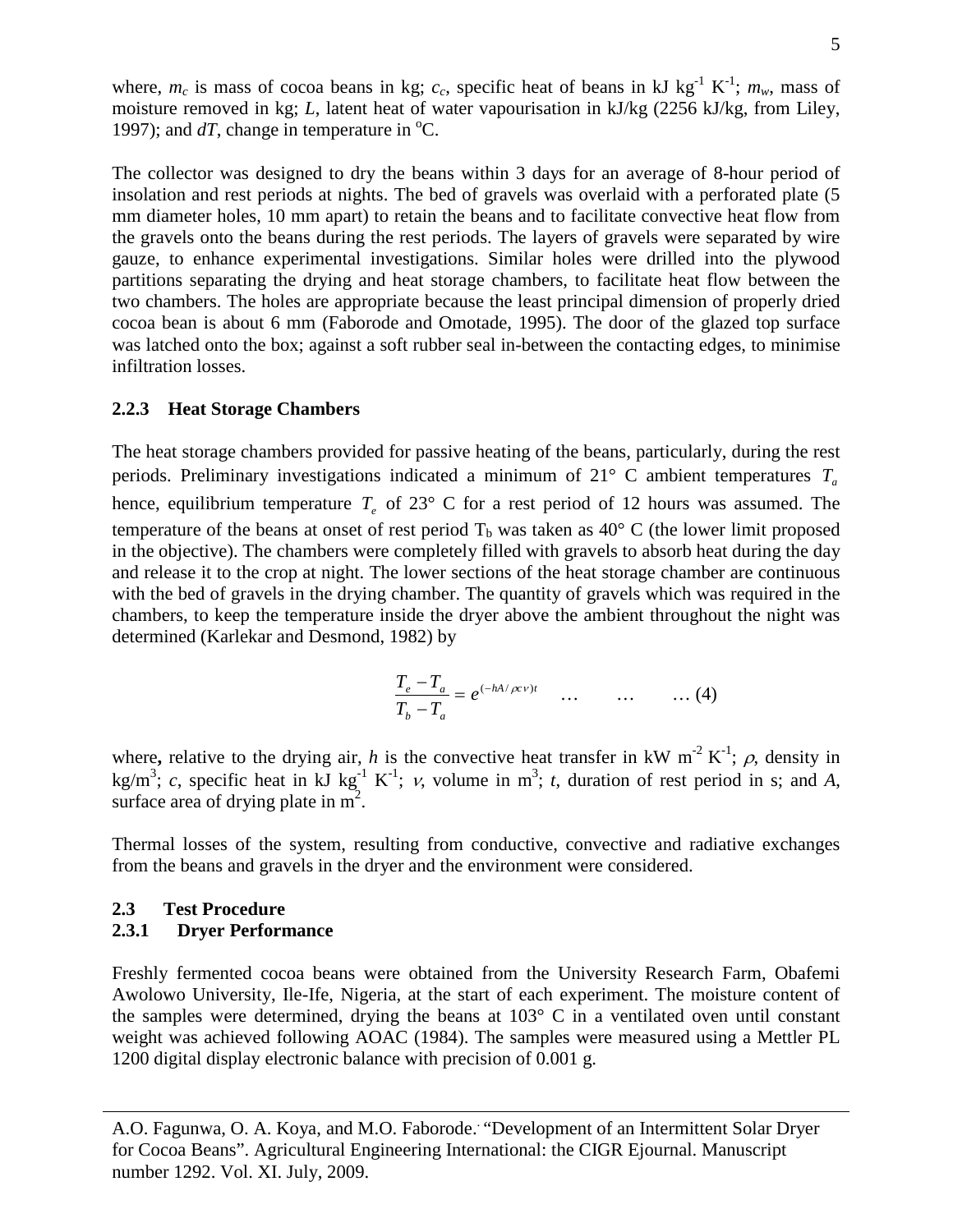The dryer was tested during the raining season in Western Nigeria. During this period, the ambient air has the least potential for drying; therefore, the performance of the dryer is expected to be better during the dry season. Temperatures in the dryer were measured using a digital thermocouple (K-type, XMTA-7000 TAIFA®) arranged at the center and at the surface of the product. The relative humidity of the ambient air was measured near the dryer, using a psychrometer. The temperature of the ambient air was measured with mercury-in-glass thermometers. Air from a 10 W axial-flow electric fan was calibrated using a hot-wire anemometer. The mean of three readings was reported for each observation. The dry-bulb temperature inside the dryer was compared with the ambient, for both the day and the night periods with or without gravels in the heat storage compartment, and with varying depths of bed of gravels in the drying chamber.

The dryer, loaded to a depth of 160 mm, was further tested on its thermal effectiveness in drying cocoa beans under natural and forced convections. The samples, loaded into the dryer were weighed on a top pan balance with a precision of 0.1 *g*. The drying was conducted for 72 hours with rest periods at nights, from 6 pm to 6 am. Traditionally, cocoa beans are dried for 5-6 days and the product is often infested with mould and slate. The moisture content of the beans was measured every six hours during the drying process. The traditional sun drying of some sample was also employed simultaneously, to provide for comparisons. Also, where possible, the experimental samples were evaluated against the International Standard for dried cocoa beans.

### **2.3.2 Quality Assessment of Dried Beans**

The dried beans were examined for colour, taste, and occurrence of slate or mould. Quality assessment was based on the pH, oil content, acid value and Free Fatty Acid level of the dried beans. The pH and acidity were determined according to Duncan *et al.* (1989). Ten grammes of the nibs were homogenized in 200 mL distilled water; the homogenate was filtered and the pH of the supernatant was measured using a digital pH meter (CD 70, MPA). A 25 mL aliquot was titrated to pH of 8.0 with sodium hydroxide (0.01M) to determine the acidity of the beans. The Free Fatty Acid content was determined according to AOAC (1984). One gramme of grounded cocoa nib was poured into a conical flask (250 mL); 50 mL of 0.5 M ethanonic potassium hydroxide were added to each of the samples. Heat was applied to dissolve the solution and allowed to cool. One to two drops of phenolphthalein indicator was added and the solution was titrated with 0.5 M HCl until the colour changed. The percentage FFA was then determined as the percentage molar equivalent of the NaOH titre to the mass of cocoa nib sample.

The effect of airflow rate on the quality of the dried cocoa beans was evaluated in terms of the pH, acid value and taste of those dried under free convection compared with those dried under forced convection at various airflow rates.

# **3. RESULTS AND DISCUSSION**

### **3.1 Temperature Fluxes**

The moisture content of the cocoa beans at the time of the experiment was found to be 53.4% (w.b). Although, the beans were apparently wet there was no free surface water on the bean. .

A.O. Fagunwa, O. A. Koya, and M.O. Faborode. . "Development of an Intermittent Solar Dryer for Cocoa Beans". Agricultural Engineering International: the CIGR Ejournal. Manuscript number 1292. Vol. XI. July, 2009.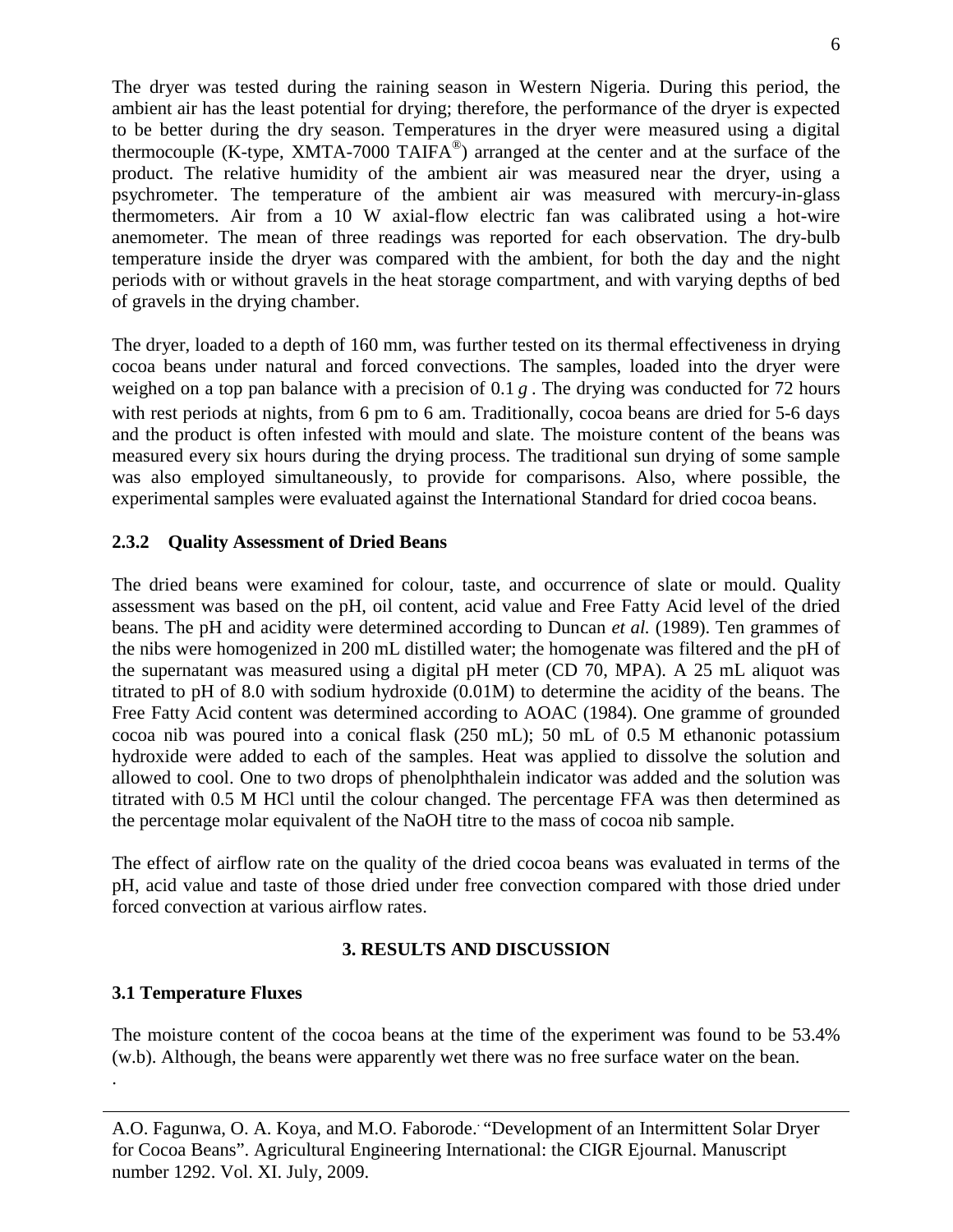Temperature variation in the dryer for a 24-hour period, starting from 6 am on the first day of the three day drying period  $(13<sup>th</sup>$  May) is shown in *Fig.* 2. The temperature in the dryer ranged from a minimum of 31° C at 6 am to a maximum of 54° C at 3 pm. The corresponding range of ambient temperature was 25 to 30° C. The prevailing ambient relative humidity was a minimum of 58% during the daytime whilst, it was relatively stable at 98% during the night (rest period). Although, the temperature gain was marginal (between 6 and 24° C) it was consistently a positive gain, showing that adequate thermal resistance against the colder environment was maintained.

Furthermore, as shown in the *Fig*. 2, the inside temperature of the dryer evolved in the same direction as the ambient temperature. Because, ambient temperature is related to the incident solar radiation (Boes, 1981; Gbaha *et al*., 2007), the drying air temperature can be estimated from available meteorological data to replicate the design elsewhere. The results further show that the heat required for keeping cocoa beans at a higher temperature than the ambient, during rest periods, to prevent moisture re-absorption, can be adequately conserved in suitably glazed gravels. This will eliminate the drudgery involved in the traditional sun-drying (heaping the beans and covering with tarpaulin at sunset). At such times the fan should be switched off to prevent rapid loss of conserved heat.





#### **3.2 Effect of Gravels in the Storage and Drying Chambers**

The variation of the inside dryer temperatures at rest period with thickness (0, 65 and 130 mm) and depth (60, 160 and 300 mm) of gravels in the heat storage and drying chambers, respectively, are shown in *Figs* 3 and 4. Temperature inside the dryer was fairly constant and consistently above the ambient, but the effects of increasing the thickness and depth of gravel were not significant ( $p \ge 0.05$ ). This implies that a minimum quantity of gravels, depending on the size of the dryer, is required in maintaining dryer inside temperature above the ambient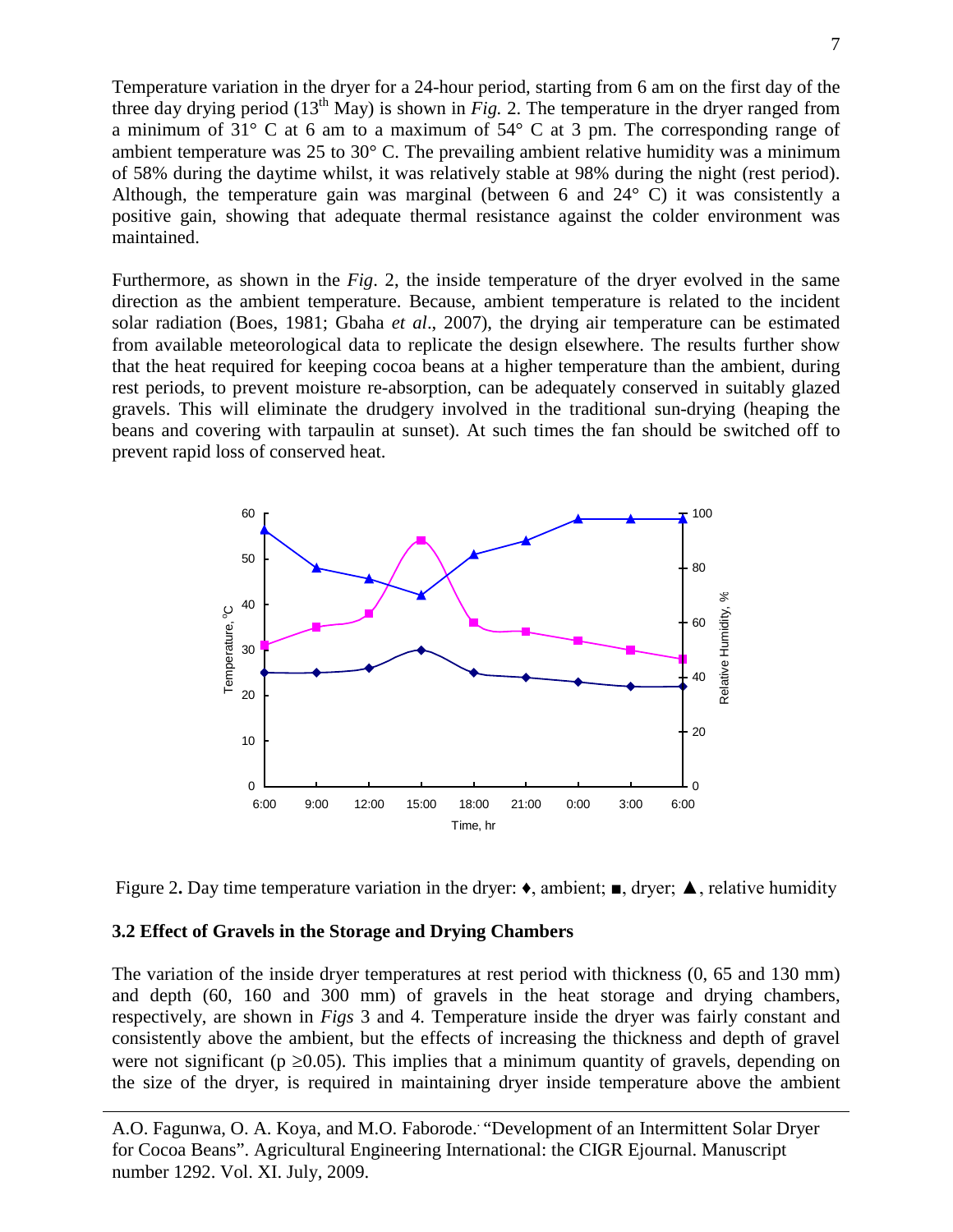temperature. This observation requires further investigations for insight into heat migration within cocoa bean, to establish the minimum value from fundamental principles.



Figure 3. Rest period temperature variation with depth of gravel in drying chamber: ■, 60 mm deep; ▲, 160 mm deep;●, 300 mm deep; ♦, Ambient; ○, relative humidity



Figure 4. Rest period temperature variation with thickness of gravel in drying chamber: ■, 65 mm thick;  $\triangle$ , 130 mm thick;  $\triangle$ , ambient;  $\circ$ , relative humidity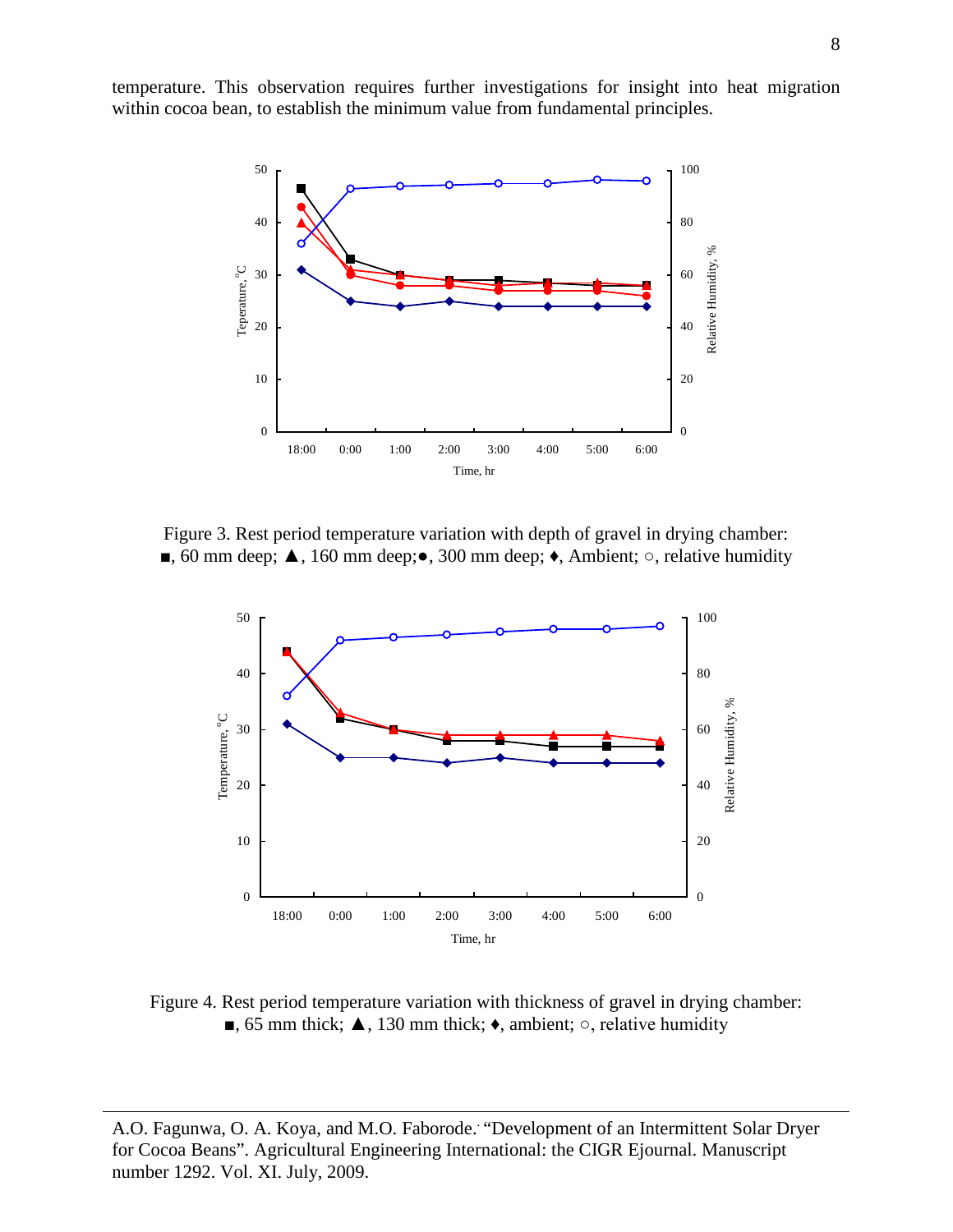#### **3.3 Drying Kinetics**

The curves presented in *Fig.* 5 show the reduction in moisture content of the cocoa beans under free and forced convection at the corresponding drying time in the dryer. The drying rate in time *Fig*. 6, which was derived from *Fig*. 5, by calculating directly the derivative dM/dt from the experimental plots shows three distinct drying phases. It consists of a short initial, constant rate. This is an isenthalpic .phase, since the energy received by the product is entirely used in the vapourisation of surface water. The second phase consists of two stages: rapid deceleration in the drying rate and a slower deceleration. This reveals the difficulty with which the interstitial water migrates to the surface as the product becomes dryer. The drying process terminates when the moisture content balance of the product with the drying air is obtained.

At the initial, high moisture content (53.4% w.b) the interstitial water readily migrates to the surface by capillary forces. The water is redistributed into the capillary tubes by moisture diffusion in the bean, probably from its centre with higher moisture level to its drier outer surface. Once the water reaches the product surface, it is evaporated by the diffusion phenomenon. The drying is, therefore, enhanced by an increase in the temperature gain of the drying air. At the lower moisture content of the product, there is higher resistance to the migration of the water to the surface hence, the drying rate is slower.



Figure 5. Moisture content of cocoa beans under free and forced convective drying in the dryer:  $\bullet$ , free convection;  $\blacksquare$ , air flow at 1.02 m<sup>3</sup>/min;  $\Delta$ , air flow at 1.32 m<sup>3</sup>/min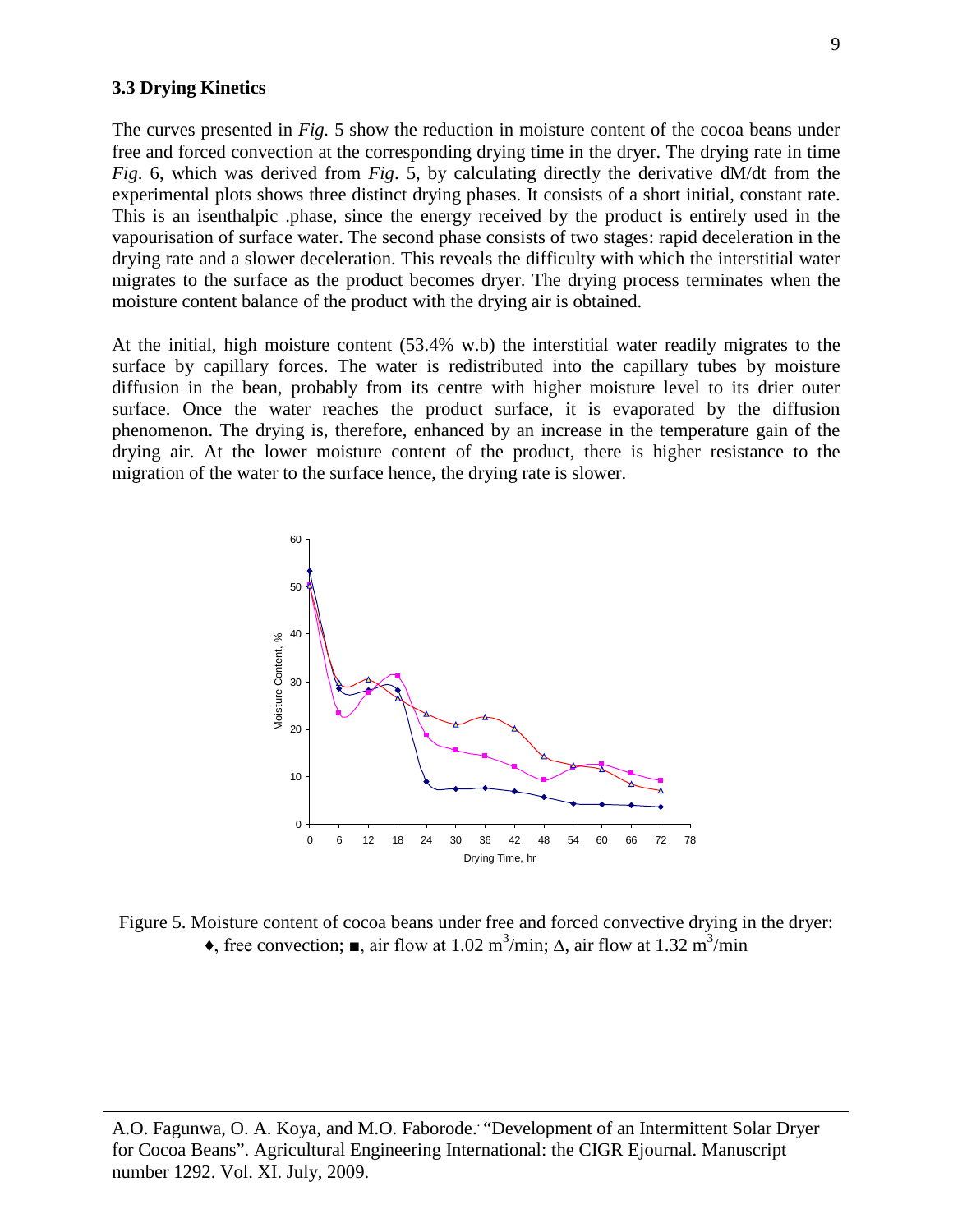

Figure 6. Drying rate of cocoa beans using the solar dryer and sun drying method during the period of drying: ♦, dryer; ■, sun drying

Similar curves are reported in the literature in the drying of cassava, coffee, medicinal herbs and grains (Müller *et al*., 1989; Sampaio *et al*., 2007; Faborode *et al*., 1995 and Gbaha *et al*., 2007). It is also interesting to note in *Fig*. 5 that the product from the free convective drying attained equilibrium moisture content of 3.56% (w.b); whilst, 9.09% and 7.11% (w.b) were obtained with the forced convective drying, with  $1.02$  and  $1.32$  m<sup>3</sup>/min airflow rates, respectively. Furthermore, the curves shows regular occurrence of moisture re-absorption, between 1.00 and 3.00 a.m., throughout the three day drying period. The re-absorption is more pronounced with the forced convective drying. The moisture re-absorption may be attributed to the high relative humidity (98%) of the ambient air at this time and the hygroscopic nature of cocoa beans; the moistureladen air is sucked by the fan into the drying chamber, thus, rewetting the beans at a higher rate. The period corresponding to the 24 to about 42 hour on *Fig.* 5 was particularly wet and cold because it rained, so that moisture re-absorption increased with the rate of air flow. Using the air with high humidity in drying is clearly against theory, which confirms that forced convection is not beneficial during the cold rest period when a solar dryer is employed. In practice, the fan should be turned off and the air vent closed, to eliminate the influx of the humid air. It therefore, suggest that the practice of observing an holding period, reported by Sampio *et al*. (2007) in the drying of coffee in forced convective dryers, is applicable to solar drying of cocoa beans.

#### **3.4 Physical and Chemical Analyses of Dried Cocoa Beans**

The physico-chemical characteristics of the beans, using the dryer are shown in Table1. In all the tested attributes, the solar dried samples compared favourably with the sun-dried samples. The qualities of both the solar dried and sun-dried sample are within the acceptable level in International Standards with respect to acidity, pH, and taste flavour. All the samples under free or forced convection in the dryer were properly dried showing dark reddish beans; whilst, in one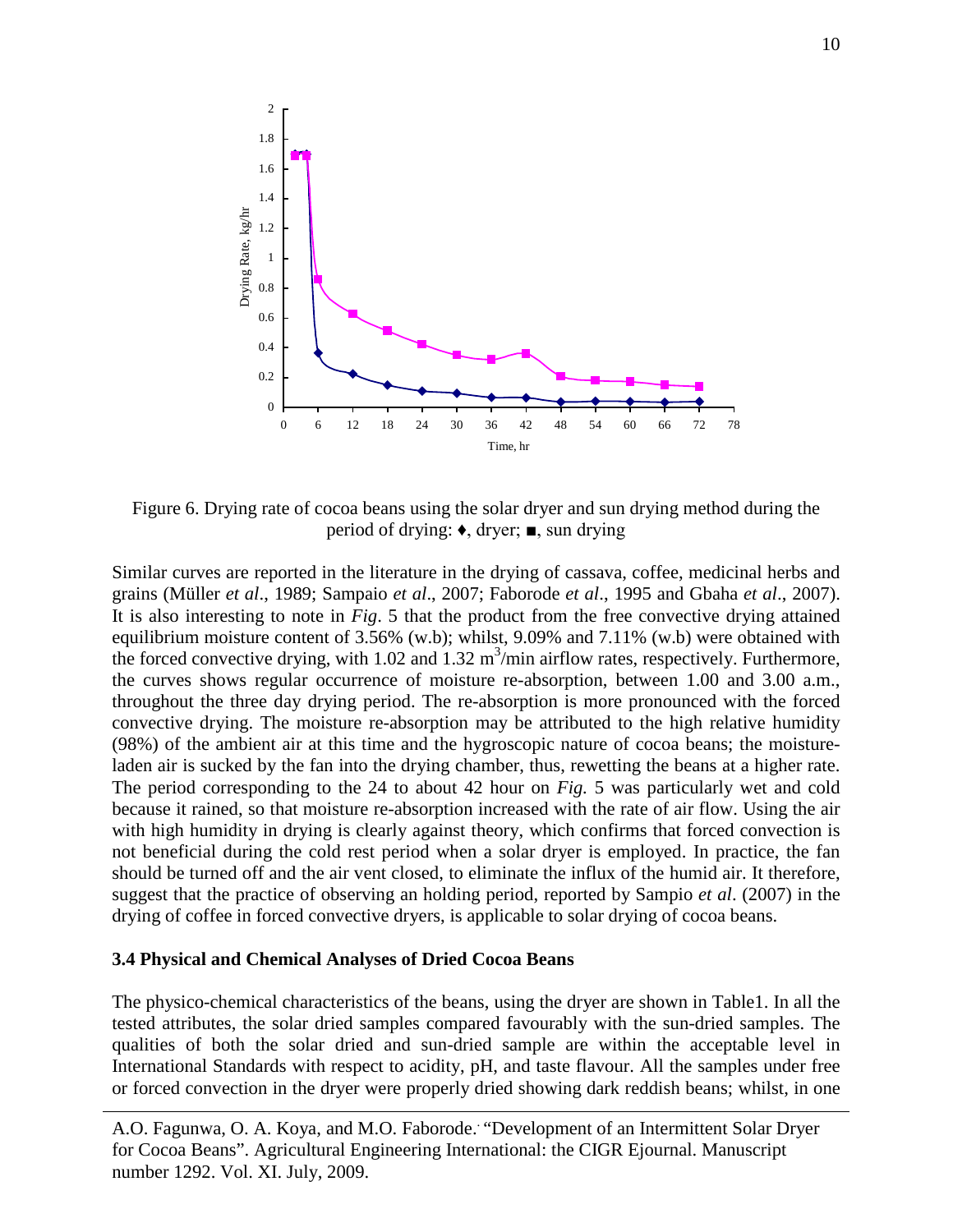occasion, the sun-dried sample was poorly dried. Such in-efficiencies are common in practice with sun-dried cocoa beans, particularly during the wet seasons; and in some cases with direct solar dryers (Hii *et al*., 2006).

Test results show that the beans under free convection are of superior qualities with pH of 6.35, acid value of 3.40 mg/g and mildly bitter taste; against the corresponding attributes of 5.18, 3.24 mg/g and mildly bitter taste for low air-flow rate; and 4.79, 3.20 mg/g and bitter taste for high air-flow rate. Cocoa beans under forced convective drying are therefore more acidic, with the acidity increasing with increasing heating air speed. This may be due to a sealing of the beans testa under the vortex of flowing air, thus, preventing the diffusion of the acetic acid from the beans. Consequently, a balance of the diffusion of moisture and its removal by the flowing air will present an optimum condition. Future research should investigate this optimal air speed against the required pressure resistance in deep bed drying.

There was no difference in the flavour of the sun-dried and the solar dried sample at the two air speeds. Such observations had been reported by Thien and Yap (1994) in the comparison of the qualities of sun-dried and air blown cocoa beans.

### **4. CONCLUSIONS**

It can be concluded from this work that intermittent solar dryer is appropriate for drying cocoa beans to safe moisture level (3.6%, w.b) within 72 hours. The essential quality attributes of the beans are comparable with the product from the traditional sun drying.

Heat required in preventing moisture re-absorption in the beans, during the rest period, can be adequately conserved in suitably glazed gravels; whilst, forced convective drying increases acidic flavour in the beans and accentuates moisture re-absorption under humid ambient air.

A.O. Fagunwa, O. A. Koya, and M.O. Faborode. . "Development of an Intermittent Solar Dryer for Cocoa Beans". Agricultural Engineering International: the CIGR Ejournal. Manuscript number 1292. Vol. XI. July, 2009.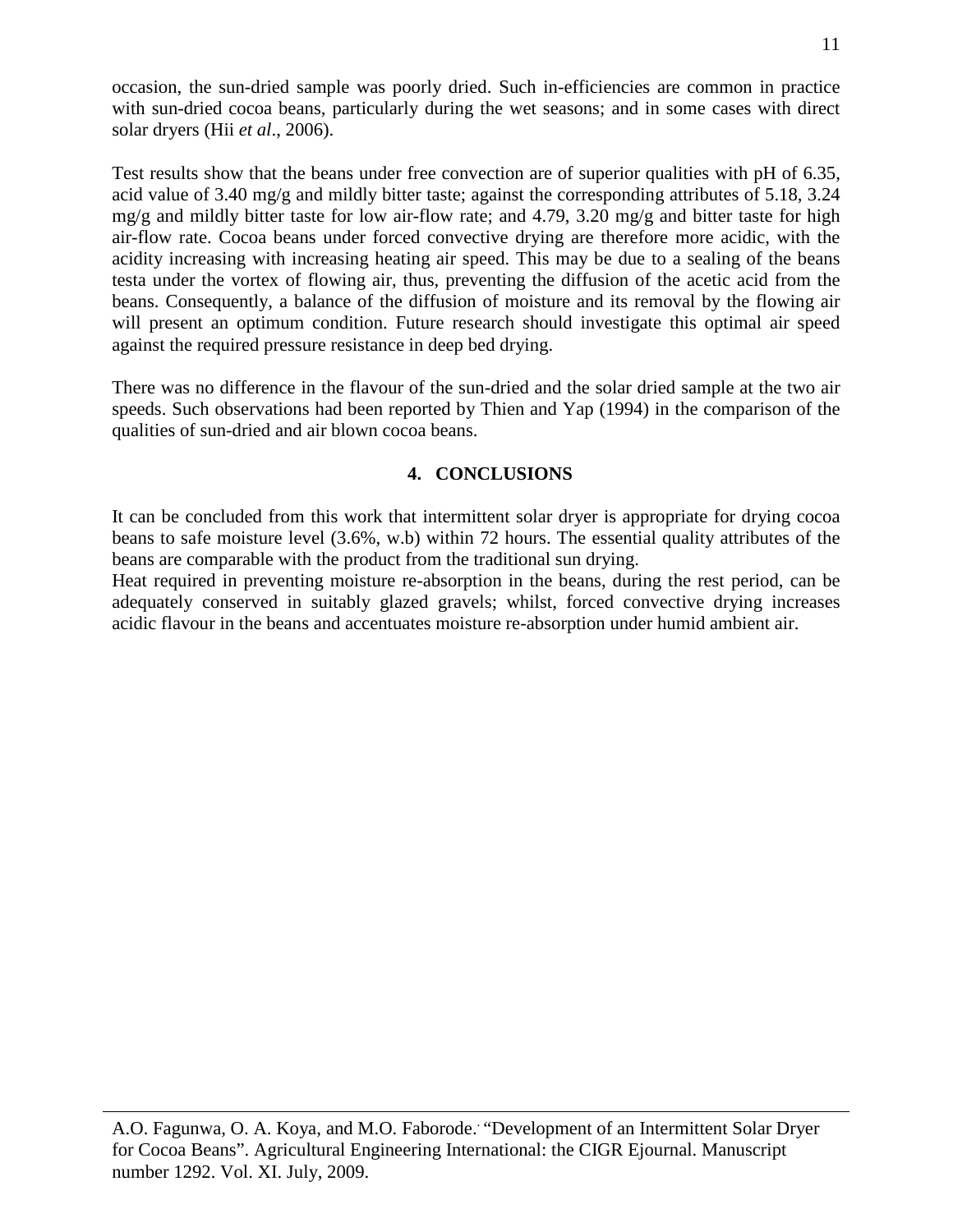| Attribute             | Air flow, $m^3/m$ in                                                                        |                |                      |            |
|-----------------------|---------------------------------------------------------------------------------------------|----------------|----------------------|------------|
|                       | Free convection                                                                             | 1.02           | 1.32                 | $Control+$ |
| Oil Content, %        | 31.7<br>$(38.5)*$                                                                           | 41.6<br>(29.5) | 31.2<br>(32.4)       |            |
| pH                    | 6.35<br>(6.46)                                                                              | 5.18<br>(5.35) | 4.97<br>(5.20)       | 6.80       |
| Acid Value, $mg/g$    | 3.40<br>(3.32)                                                                              | 3.24<br>(3.32) | 3.20<br>(3.24)       | 3.50       |
| Free Fatty Acid, mg/g | 0.42<br>(0.42)                                                                              | 0.41<br>(0.42) | 0.40<br>(0.41)       | 0.50       |
| Taste                 | Mildly Bitter Mildly Bitter Bitter<br>(Mildly Bitter) (Mildly Bitter) (Mildly Bitter)       |                |                      |            |
| Colour                | Dark reddish brown Dark reddish brown Dark reddish brown<br>(Dark reddish brown) (Dark red) |                | (Dark reddish brown) |            |
| Slate                 | None<br>(None)                                                                              | None<br>(None) | None<br>(None)       |            |
| Mould                 | None<br>(None)                                                                              | None<br>(None) | None<br>(None)       |            |

Table 1. Qualities of dried cocoa beans under free and forced convection in the dryer compared with sun-drying

\* Numbers in parentheses are the quality attributes of samples using the traditional sun-drying method

+ International Recommendation

### **REFERENCES**

- AOAC. Official Methods of Analysis, 4<sup>th</sup> edition. 1984. Association of Official Analytical Chemists, Washington, D.C. USA.
- Bhandari, R. and Gaese, H. 2008. Evaluation of box type dryers in South Sumatra, Indonesia. *CIGR Ejournal*, Manuscript FP 08 011 Vol. X (July, 2008).

Boes, E. 1981. Fundamentals of solar radiation. In: *Solar Energy Handbook*, eds. J.F. Kreider and F. Kreith, 2:1-2:23. New York: McGraw-Hill Book Co.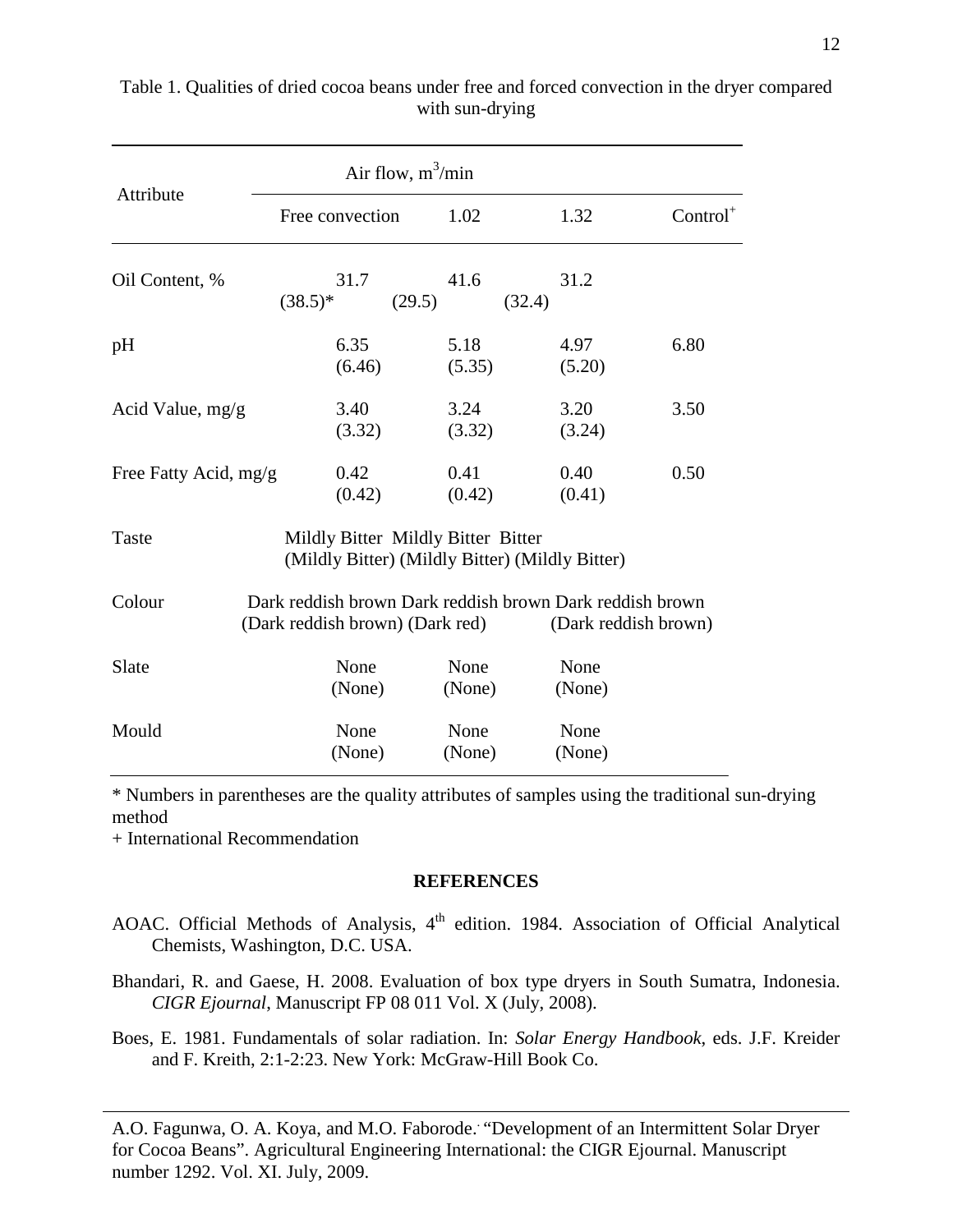- Bravo, A. and D. R. McGraw. 1974. Fundamental artificial drying characteristics of cocoa beans. *Journal of Tropical Agricultue (Trin.)*. 51(3): 395-406.
- Duffie, J.A. and W. A. Beckman. 1974. *Solar Energy Thermal Processes.* New York: John Wiley & Sons.
- Duncan, R. J. E.,G. Godfrey, T. N. Yap, G. L. Pettipher, and T. Tharu-marajah. 1989. Improvement of Malaysian cocoa bean flavour by modification of harvesting, fermentation and drying method. *The Planter (Malaysia),* 57-65.
- El Sebaii, A. A., E. S. Aboul, M. R. I. Ramadan, and H. G. El Gohary. 2002. Experimental investigation of an indirect type natural convection solar dryer. *Energy Conversion and Management*, 43(16): 2251-2266.
- Faborode, M. O., J. F. Favier, and O. A. Ajayi. 1995. On the effects of forced air drying on cocoa quality. *Journal of Food Engineering*, 25:455-472.
- Faborode. M.O. and S. A. Omotade. 1995. Effects of drying and rewetting on some physical properties of cocoa beans. *Journal of Agriculture, Science and Technology*. 3(2): 125-131.
- F.A.O. 1994. Ambient condition in tropical countries. Repository paper of the Food and Agricultural Organisation. FAO, Rome, Italy.
- Gbaha, P., H. Yobouet, J. Kouassi, B. Kamenan, and S. Toure. 2007. Experimental investigation of a solar dryer with natural convective heat flow. *Journal of Renewable Energy*, 32:1817- 1829.
- Helwa, N. H. and Z. S. Abdel Rehim. 1997. Experimental study of the performance of solar dryers with pebble beds. *Energy Sources*, 19(6): 579-591.
- Hii, C. L., R. Abdul Rahman, S. Jinap, and Y. B. CheMan. 2006. Quality of cocoa beans dried using a direct solar dryer at different loadings, *Journal of the Science of Food and Agriculture*, 86: 1237-1243.
- Karlekar, B. V. and R. M. Desmond. 1982. *Engineering Heat Transfer*. USA: West Publishing Company.
- Khattab, N. M. and M. T. S. Bdway. 1996. Evaluation of different locations of thermal storage in solar drying system. *Energy Sources*, 18(7): 823-831.
- Liley, P. E. 1997. Thermodynamic properties of substances. In: *Mark's Standard Handbook for Mechanical Engineers*, eds. E. A. Avallone and T. Baumeister III, 4:31-4:61. New York: McGrawHill Books Co.
- Lutz,. K., W. Mühlbauer, J. Müller, and G. Risinger. 1987. Development of a multi-purpose solar crop dryer for arid zones. *Journal of Solar and Wind Technology*, 4: 417- 424.
- Madhlopa, A. and G. Ngwalo. 2007. Solar dryer with thermal storage and biomass-backup heater. *Solar Energy*, 81(4): 449-462.
- McDonald, C.R., R. A. Lass, and A.S.F. Lopez. 1981. Cocoa drying a review. *Growers' Bulletin*, 31: 5-41.

A.O. Fagunwa, O. A. Koya, and M.O. Faborode. . "Development of an Intermittent Solar Dryer for Cocoa Beans". Agricultural Engineering International: the CIGR Ejournal. Manuscript number 1292. Vol. XI. July, 2009.